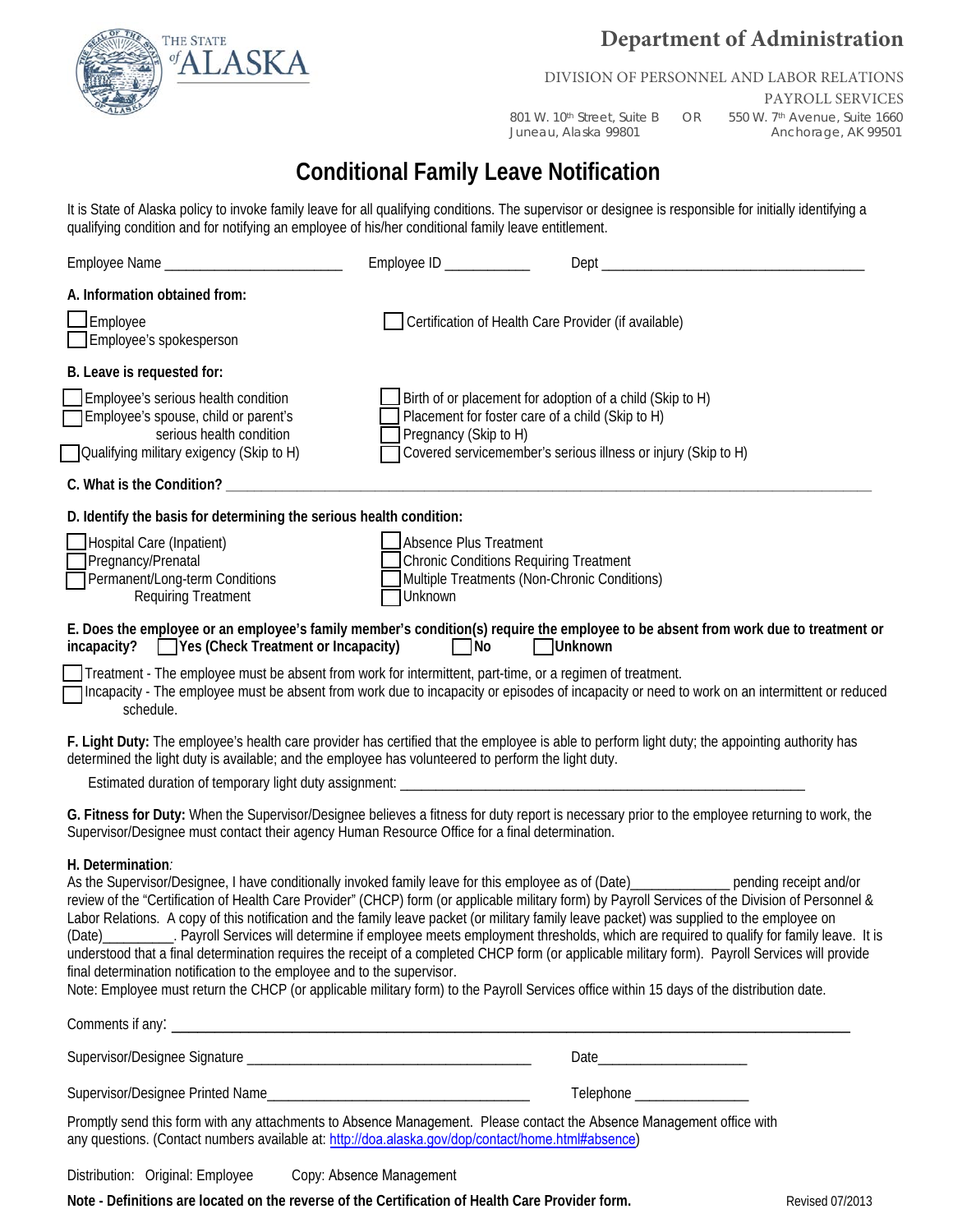

DIVISION OF PERSONNEL AND LABOR RELATIONS

801 W. 10th Street, Suite B OR 550 W. 7th Avenue, Suite 1660 Juneau, Alaska 99801 Martin Anchorage, AK 99501

PAYROLL SERVICES

### **YOUR RIGHTS AND RESPONSIBILITIES UNDER THE FAMILY AND MEDICAL LEAVE ACT OF 1993 and ALASKA FAMILY LEAVE ACT OF 1992**

**THE FAMILY AND MEDICAL LEAVE ACT (FMLA)** requires covered employers to provide up to 12 weeks in a 12 month period of paid or unpaid, job-protected leave to eligible employees for qualifying family and medical reasons (the State of Alaska is a covered employer). Employees are eligible if they have worked for a covered employer for at least one year, and for 1,250 hours over the previous 12 months, and if there are at least 50 employees within 75 miles (see the policy below concerning the number of employees within a given radius).

**THE ALASKA FAMILY LEAVE ACT (AFLA)** requires covered public employers to provide up to 18 weeks in a 12 or 24 month period of paid or unpaid, job-protected leave to eligible employees for qualifying family and medical reasons. Employees are eligible if they have been employed by a covered employer for at least 35 hours a week for at least six consecutive months or for at least 17.5 hours a week for at least 12 consecutive months immediately preceding the leave, and if there have been at least 21 employees within 50 road miles during any period of 20 consecutive workweeks in the preceding two calendar years (see the policy below concerning the number of employees within a given radius).

**MILITARY FAMILY LEAVE (MFL)** is a FMLA amendment, which includes 2008 and 2010 provisions, that has the same eligibility requirements and job protection provided by FMLA. This amendment allows an employee to take up to 12 weeks of leave in a 12 month period for "any qualifying exigency" of a military member who is on covered active duty and is a qualified family member. This amendment also allows an employee to take up to 26 weeks of leave in a 12 month period to care for a covered servicemember (qualified family member) recovering from a serious illness or injury sustained in the line of duty while on active duty. A "covered servicemember" is defined as a member in the Armed Forces (including the National Guard or Reserves) or a veteran who was active in the Armed Forces within the last five years.

**POLICY:** The State of Alaska has elected to substitute paid leave for unpaid leave for use in a family leave qualifying condition when it is available to the employee through accruals, donations, or other means authorized by collective bargaining agreements or state statutes. The State of Alaska has chosen to have the 12 or 24 month family leave entitlement start when an employee first takes leave for the qualifying condition. The State of Alaska has adopted a more generous policy that allows employees who meet the employment and hours worked thresholds to be eligible for family leave regardless of the number of employees within a given radius.

**REASONS FOR TAKING LEAVE: Either or both of these leave entitlements require** an absence to be granted for any of the following reasons: º to care for the employee's child after birth, or placement for adoption or foster care; or

- º to care for the employee's spouse, son or daughter, or parent (in-law, step, or who stood in loco parentis) who has a serious health condition; or º for a serious health condition that requires the employee to be absent from the employee's job; or
- º for an employee whose family member is a military member who has a qualifying exigency or a serious illness or injury.

**ADVANCE NOTICE AND MEDICAL CERTIFICATION:** The employee may be required to provide advance leave notice and medical certification. Taking of leave may be denied if requirements are not met.

- º The employee ordinarily must provide 30 days advance notice when the leave is foreseeable (notification can be provided by a family member or spokesperson when necessary).
- º When leave is not foreseeable, the employee must provide notice as soon as reasonably possible.
- º An employer may require medical certification to support a request for leave because of a serious health condition, and may require second or third opinions (at the employer's expense), periodic updates, and/or a fitness for duty report to return to work.

### **JOB BENEFITS AND PROTECTION:**

- º For the duration of FMLA leave, the employer must maintain the employee's health coverage under any group plan. There is no similar requirement under AFLA.
- º Upon return from FMLA or AFLA leave, most employees must be restored to their original or equivalent positions with equivalent pay, benefits, and other employment terms.
- º For the use of family leave, an employee cannot realize the loss of any employment benefit that accrued prior to the start of an employee's leave.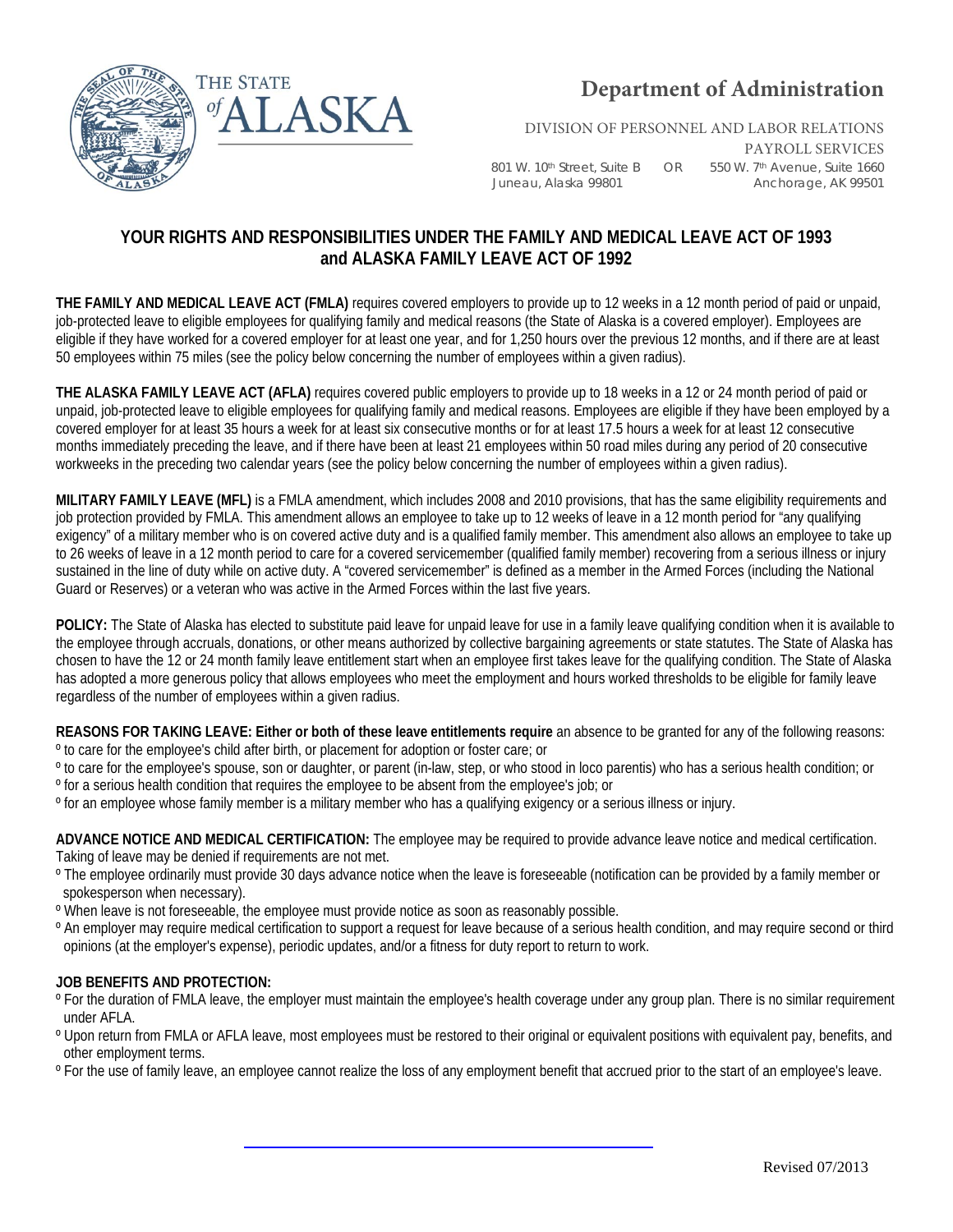

# **Department of Administration**

### DIVISION OF PERSONNEL AND LABOR RELATIONS

Juneau, Alaska 99801 Anchorage, AK 99501

801 W. 10th Street, Suite B OR 550 W. 7th Avenue, Suite 1660

PAYROLL SERVICES

### **EMPLOYEE RESPONSIBILITIES:**

- º When medical certification is required, the employee must return the completed form to Payroll Services within 15 days of receiving notice from employer. If the certification is not received, the employee may be denied coverage under the family leave acts.
- <sup>o</sup> The employee is responsible for their portion of premium payments for health insurance and other optional benefits. Premiums are taken as payroll deductions but if funds become insufficient the employee will need to make arrangements to pay premiums.
- Note: Certain optional benefits will stop if there are insufficient funds for payroll deductions. Contact Payroll Services for more information. º When an employee takes leave, associated with the covered condition(s), notification must be given to the supervisor and "family leave" must be noted on the leave slip.
- º The employee must follow the agency's leave notification requirements including established call-in procedures.
- º All leave designated as family leave will count against the employee's family leave entitlements.
- º When a fitness for duty report is required, it must be provided as requested prior to the employee returning to work.
- º With rare exception, an employee who does not return to work for at least 30 days will be required to reimburse the State of Alaska's portion of the health insurance premiums for the period of time the employee was on family leave.

#### **UNLAWFUL ACTS BY EMPLOYERS: The Family Leave Acts** makes it unlawful for any employer to:

- º interfere with, restrain, or deny the exercise of any right provided under the Acts.
- º discharge or discriminate against any person for opposing any practice made unlawful by the Acts or for involvement in any proceeding under or relating to the Acts.

### **ENFORCEMENT:**

- º Employees covered by a collective bargaining agreement may follow the complaint procedure set out in their respective agreements.
- º The U.S. Department of Labor is authorized to investigate and resolve complaints of violations of FMLA. The Alaska Department of Labor is authorized to investigate and resolve complaints of violations of AFLA.
- º An eligible employee may bring civil action against an employer for violations of either family leave Act. The Acts do not affect any Federal or State law prohibiting discrimination, or supersede any State or local law or collective bargaining agreement which provides greater family or medical leave rights.

**FOR ADDITIONAL INFORMATION:** Contact your agency Human Resource Office, Absence Management or the nearest office of the Wage and Hour Division, listed in most telephone directories under U.S. Government, Department of Labor.

Links to Additional Information:

º Absence Management Contact List - [http://doa.alaska.gov/dop/contact/home.html#absence](http://doa.alaska.gov/dop/fileadmin/Payroll/pdf/PayrollContactList.pdf) 

º Family Leave Information for State of Alaska Employees [– http://doa.alaska.gov/dop/](http://doa.alaska.gov/dop/Payroll/familyLeave/)Payroll/familyLeave/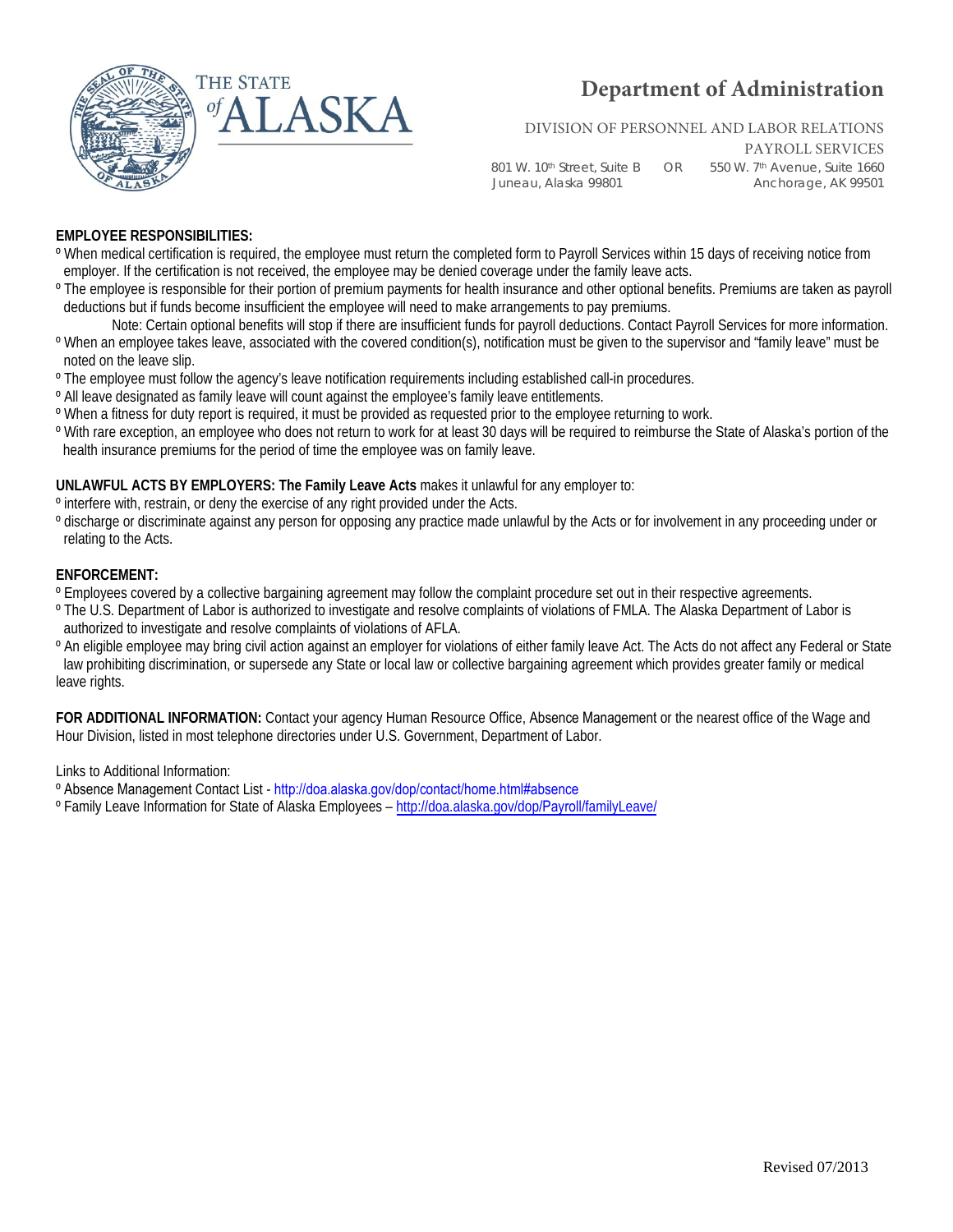

### DIVISION OF PERSONNEL AND LABOR RELATIONS, PAYROLL SERVICES<br>801 W. 10<sup>th</sup> Street, Suite B OR 550 W. 7<sup>th</sup> Avenue, Suite 1660 801 W. 10<sup>th</sup> Street, Suite B OR<br>Juneau, Alaska 99801

Juneau, Alaska 99801 (and a Anchorage, AK 99501 (and Anchorage)<br>Fax: (907) 465-4825 (and Anchorage, AK 99501 Fax: (907)269-1000

## **Certification of Health Care Provider**

|                                                                                                                                                                                                                                                                                                                                                                       | <b>Section A: Employee/Patient Information</b>  |                                                                                                                           |  |  |
|-----------------------------------------------------------------------------------------------------------------------------------------------------------------------------------------------------------------------------------------------------------------------------------------------------------------------------------------------------------------------|-------------------------------------------------|---------------------------------------------------------------------------------------------------------------------------|--|--|
| Employee's Name (Last, First, MI):                                                                                                                                                                                                                                                                                                                                    | Patient's Name:                                 | Relationship of Patient to Employee:<br>$\Box$ Self<br>$\Box$ Parent<br><b>Spouse</b><br>Dependent Child<br>(Child's Age) |  |  |
| Employee ID:                                                                                                                                                                                                                                                                                                                                                          | Employee's Department:                          |                                                                                                                           |  |  |
| List any relative working in same dept and the relationship to employee:                                                                                                                                                                                                                                                                                              |                                                 |                                                                                                                           |  |  |
| <b>Signature of Employee:</b>                                                                                                                                                                                                                                                                                                                                         | Work #:                                         | Home #:<br>Date:                                                                                                          |  |  |
| Instructions for a person needing family leave to care for a family member. Attach a description of the care to be provided and estimate the time<br>period for which it will be necessary, including a schedule if leave will be taken intermittently or on reduced leave schedule.                                                                                  |                                                 |                                                                                                                           |  |  |
|                                                                                                                                                                                                                                                                                                                                                                       | Section B: Completed by Health Care Provider    |                                                                                                                           |  |  |
| Indicate the appropriate category of Serious Health Condition:<br><b>Hospital Care</b><br>(definitions on reverse of form)<br>a.<br>Absence Plus Treatment<br>b.<br>Pregnancy/Prenatal<br>C.<br><b>Chronic Conditions Requiring Treatment</b><br>d.<br>Permanent/Long-term Conditions Requiring Treatment<br>е.<br>Multiple Treatments (Non-Chronic Conditions)<br>f. |                                                 | 2. Please describe the medical facts supporting your certification:                                                       |  |  |
| Date condition commenced and probable duration:                                                                                                                                                                                                                                                                                                                       |                                                 | 4. Date(s) of patient's present incapacity (if different from 3):                                                         |  |  |
| NOTE: Please indicate type of absence requested:<br>5.<br><b>Continuous:</b> give duration of time off work:<br>Intermittent/Reduced Schedule: please estimate episodic absences based upon patient's past history:<br>Duration of episodes:____________                                                                                                              |                                                 |                                                                                                                           |  |  |
| Prescribed treatment regimen and schedule:<br>6.<br>Office visits: #_______________per____________________                                                                                                                                                                                                                                                            |                                                 |                                                                                                                           |  |  |
| Therapy visits: #____________per_______________                                                                                                                                                                                                                                                                                                                       |                                                 |                                                                                                                           |  |  |
| Prescription medication: Prescription medication:                                                                                                                                                                                                                                                                                                                     |                                                 |                                                                                                                           |  |  |
| Referral to other providers (who)                                                                                                                                                                                                                                                                                                                                     |                                                 |                                                                                                                           |  |  |
| 7. Is in-patient hospitalization of the employee required?                                                                                                                                                                                                                                                                                                            | <b>EMPLOYEE'S OWN SERIOUS HEALTH CONDITION:</b> | 8. Is employee able to perform work of any kind?                                                                          |  |  |
| $\Box$ Yes $\Box$ No (give dates)                                                                                                                                                                                                                                                                                                                                     | $\Box$ Yes                                      | No                                                                                                                        |  |  |
| 9a. Is employee able to perform the functions of employee's position? The<br>$\n  No\n$<br>9b. If not, please describe employee's restrictions (include need for reduced work schedule) and their duration:<br>Restrictions:<br>Duration:                                                                                                                             |                                                 |                                                                                                                           |  |  |
| <b>FAMILY MEMBER'S SERIOUS HEALTH CONDITION:</b>                                                                                                                                                                                                                                                                                                                      |                                                 |                                                                                                                           |  |  |
| 10. Will the patient require assistance for basic medical, hygiene, nutritional, safety or transportation needs?<br> No<br>7Yes                                                                                                                                                                                                                                       |                                                 |                                                                                                                           |  |  |
| 11. After review of the employee's signed statement above, is the employee's presence necessary or would it be beneficial for the care of the patient?<br>(This may include psychological comfort.)<br>$\Box$ Yes<br>$\Box$ No                                                                                                                                        |                                                 |                                                                                                                           |  |  |
| 12. Estimate the period of time care is needed or the employee's presence would be beneficial to care for the patient.                                                                                                                                                                                                                                                |                                                 |                                                                                                                           |  |  |
| Type of Practice (Field of specialization, if any):                                                                                                                                                                                                                                                                                                                   |                                                 | Address of Health Care Provider:                                                                                          |  |  |
| Print name of Health Care Provider:                                                                                                                                                                                                                                                                                                                                   |                                                 | Office Telephone #:                                                                                                       |  |  |
| <b>Health Care Provider Signature:</b>                                                                                                                                                                                                                                                                                                                                |                                                 | Date Signed:                                                                                                              |  |  |